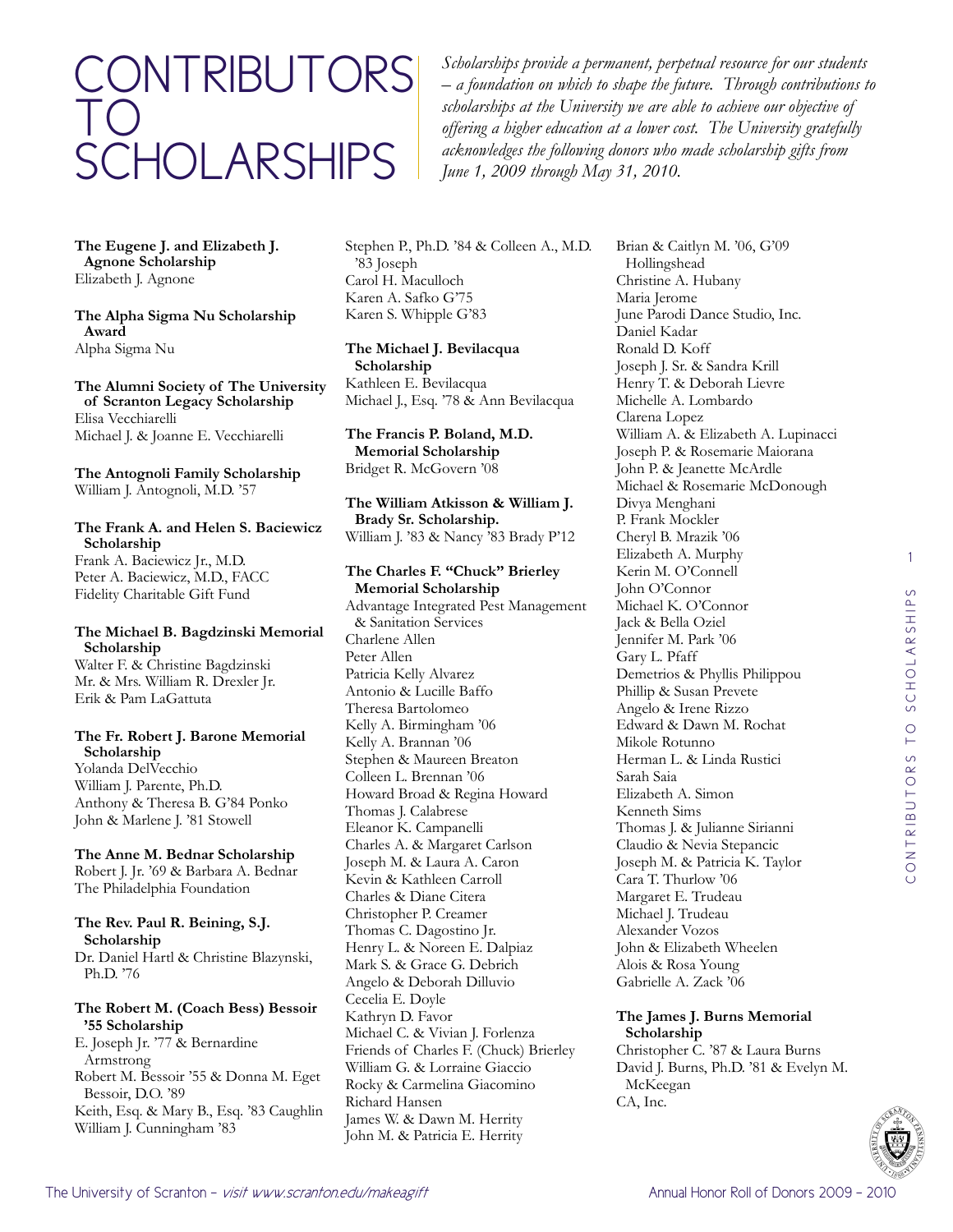**The Rev. Henry J. Butler, S.J., Memorial Scholarship** Bridget R. McGovern '08

**The Elizabeth G. "Betty" Caputo Memorial Scholarship** Joseph A. Caputo '56, G'61 Kevin & Mary A. '97 Vincent

#### **The Timothy J. Casey '03 Memorial / Class of 2003 Scholarship**

James F. & Mary Casey Matthew M. Casey Paul & Ann Casey Kathryn Quigley Stephen Searl & Elizabeth Casey Searl Timothy J. Casey Memorial Scholarship Fund

**The Chorba-Mezick Family Scholarship** James A., Ph.D. '61 & Mary P. Mezick

**The David E. Christiansen Scholarship** David E. & Eva E. G'95 Christiansen

# **The Class of 1952 50th Reunion Scholarship**

John J. Casazza Jr., Ph.D. '52 Francis P. '52 & Jeanne C. Ruane

#### **The Class of 1959 Scholarship**

Louis Adams '59 Anonymous Joseph J. Banick '59, G'67 Raymond R. '59 & Patricia A. Caucci Walter F. Cavanagh '59 William G. Jr. '59 & Clair C. Connolly Louis '59 & Carol Connor Richard V. '59 & Evelyn Conroy Michael J. Delaney '59 Robert G., P.E. '59 & Mary Doris Donovan Eli Lilly & Company Theodore L. '59 & Marilyn Y. Ferraro Victor P., Ph.D. '59 & Sandra D. Frattali Gerald A. Gryczko, M.D. '59 Vincent J. Jr. '59 & Margaret M. Gulotti Bernard F. Jr. '59 & Julie C. Harding Cal H. Jones '59 Arthur J., O.D. '59 & Maryclaire M. Jordan Edward D. Sr. '59 & Judith E. Kazakavich C. Martin Jr. '59 & Ann Marie Kelly E. Donald Kotchick, M.D. '59 Donald J. '59 & Mary Ann Mauro Gerald P., Esq. '60 & Judith Moran Arthur T. Myers '59 O'Neill Busing, Inc. MG Daniel J., USA, Ret. '59, G'64 & Alice L., Ed.D., NHA G'84 O'Neill Julius C. Prinzo '59 John P. Reddington, Ph.D. '59 Gerald Richard, Esq. '59 & Ann Walsh Paul A. Walsh, CPA '59

**The Patricia A. Byrnes Clifford '86 Scholarship** Patricia A. Clifford '86

**The Catherine "Cate" Manley Coffey Fellowship Fund** John J. Kenny, Esq. '85 & Mary Beth Hogan, Esq. Brenda Reeves

**The Connolly-Blewitt Family Scholarship** Francis W., Ph.D. '64 & Anne Connolly

# **The Michael S. Costello Memorial Scholarship**

Deloitte & Touche, LLP Justin J. '96 & Megan A. '96 Lavoie Sean & AnneMarie E. '94 McCook Schneider Electric Michael J. Jr. '96 & Alisa N. Snow Richard J. & Carol A. Walsh

## **The Crane Fund for Widows and Children**

Crane Fund for Widows and Children

**The Cruciani Family Scholarship** Mary C. Cruciani, M.D. '76 Vincent N. & Ellen M. '83 Sica

**The Marie E. Gilligan Cummings G'77 Memorial and Thomas P. Cummings Sr. '52 Scholarship** Thomas P. Cummings Sr. '52

# **The Timothy T. Cummings '81**

**Memorial Scholarship** Michael J. Bell Lisa Cummings Thomas P. Cummings Sr. '52 Robert F. Durkin Family and Friends of Tim Cummings David R. & Maria L. '82 Gallagher J. Joseph, Esq. '81 & Anne M. '82 Grady Lt. David H. Hellman '81 Lawrence R., CPA '81 & Keli M. Lynch Kevin J. & Kelly I. Murray Robert E. & Catherine Quinnan Brian T., CPA '82 & Lynn Regan

**The Rev. Royden B. Davis, S.J. Scholarship** Bank of America Joseph J. Ciancaglini

**The Eugene J. Donahue Scholarship** Eugene J. Donahue '68

**The James C. Doyle '66 Memorial Award** Mary Doyle Edward R., Esq. '68, H'01 & Patricia Leahy **The Denise Dubbels Memorial Scholarship** Lee P. Wontroski & Mary F. Engel, Ph.D.

**The Attorney John J. and Joanne M. Dunn Sr. Scholarship Fund** John J. Sr., Esq. '51 & Joanne M. Dunn

**The John L. Earl III Distinguished Service Award** Jay M. '72 & Maria Mirsky

**The John Francis Finetti Memorial Scholarship** Joseph C. Finetti, M.D.

**The Finn Family Scholarship** Robert C. & Cassie MacFarlane Robert G. '67 & Elizabeth McGroarty

#### **The Timothy J. Finnerty '90 Memorial Scholarship**

GivingExpress Program From American Express Colleen E. Larkin '91 Michael Stoeckel

**The Martha Fitch Scholarship** Daniel J. Dunn '72, G'74 Joseph F., Ph.D. '61 & Elvira Weiss

**The Joseph P. Franceski Sr. '42 Memorial Scholarship** Joseph P. Franceski Jr.

**The Joseph P. Gallagher Memorial Scholarship** Joseph P. '84 & Kathleen G. '84 Gizzi

**The Morris and Mae Gelb Scholarship** Morey, Esq. & Sondra H'87 Myers

**The William Gerrity Scholarship** William J. Gerrity Alice T. Grogan Mary Alice Grogan Michael B. & Marylou Gerrity Grogan Alice Micone Takeda Pharmaceuticals North America, Inc.

**The Brendan J. Giblin '06 Memorial Scholarship** Brendan J. Giblin Memorial Fund

Michael & Susan Montgomery Paul F. & Eileen Sweeney

**The William A. Koons, Joseph A. Koons and John Koons Scholarship Fund** Eve Lebowitz†

2

 $\circ$ 

contributors to scholarships

CONTRIBUTORS TO SCHOLARSHIP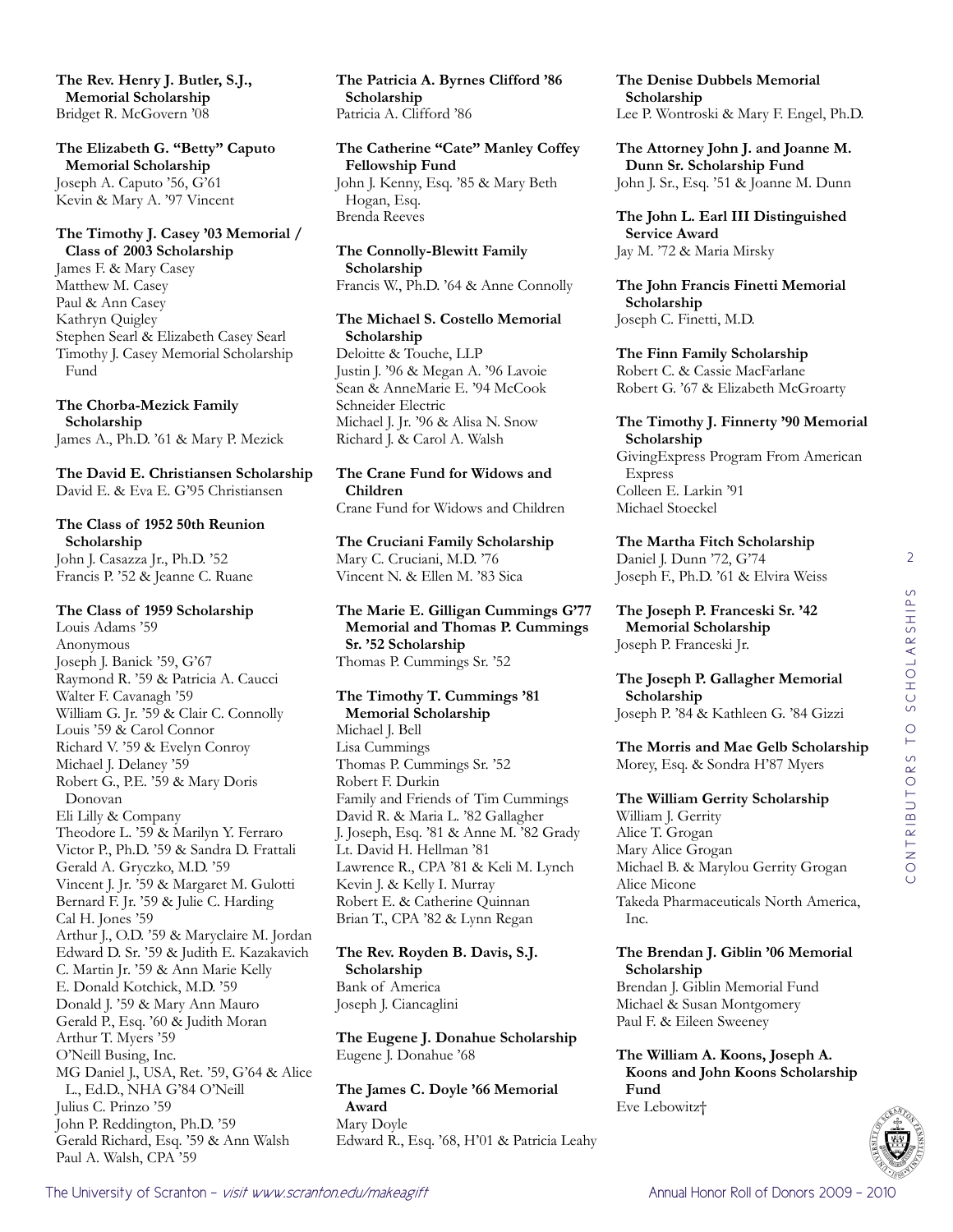**The James A. Gilmore '41 and Regina M. Gilmore Scholarship** Regina M. Gilmore†

**The Dr. A. John and Mrs. S. Maria Giunta Scholarship**

Carmen J. Giunta, Ph.D. '82 & Gretchen E. Pearson

**The Len and Deborah Gougeon St. Ann's Scholarship**

Leonard G., Ph.D. & Deborah J., Ph.D. '73, G'75 Gougeon

**The Erin R. Gourley '02 Memorial Scholarship** Lauren Dowd '02, G'03

Katie Gourley Howard Rapport, D.D.S.

#### **The Peter S. Graybar Memorial Scholarship**

Stephen P. & Kerry J. '93 Brown Mei D. Cheo '93 Willis M. Conover, Ed.D. Robert W. Davis Jr. '03, G'10 Tim Haring & Lori D. D'Ginto Haring '93 Christopher A. & Lisa K., CPA '93 Lawler

**The Edward T. Groncki Scholarship**

Accenture, Inc. Thomas A. & Dolores C. Groncki Nick C. Naro '95 & Mary Ann A. Groncki, DSW '94

**The Hanlon Family Scholarship** Joseph P., MBA '90 & Salynn K. Hanlon

**The Dermot Harris Scholarship** Brenda J. Stankus

**The Sarkis R. Hazzouri Jr. Memorial Scholarship** Barbara A. Hazzouri Sarkis A. Hazzouri

**The Rev. William B. Hill, S.J. Scholarship** Michael Francis Quinn IV '85 & Mary D. Phillips Quinn

**The Frank J. Holmes '36 Memorial Scholarship** John & Kathleen H. Halpin

**The George Ronald Holmes, Ph.D. '61 Scholarship** George R., Ph.D. '61 & Elaine G. Holmes

**The Anastasia Jaditz '06 Memorial Scholarship** Scranton Area Foundation

**The Jethro Scholarship** Florence Gillespie Brown **The B. Carl Jones Memorial Scholarship** Lillian G. Hershfield Elizabeth S. Jones

**The William H. Kelly Jr. '93 Memorial Scholarship** Bill Kelly Jr. Memorial Fund, Inc. BlackRock, Inc. Ronald John & Kathleen D. '91 Owen

**The Adam King Memorial Scholarship** Mary Kay Aston G'01, P'13 Donald J. & Cheryl Flynn Alan G. & Rita Marie King Joseph M. G'93 & Barbara Roback Richard & Mary E., Ph.D. '84 Tygh

**The Kuehner Family Scholarship** Kuehner Family Foundation Carl J. '62 & JoAnne M. H'01 Kuehner

**The Paul Arthur Lamendola '99 Memeorial Scholarship** Paul Arthur Lamendola Foundation

**The Edward P. Leahy Scholarship** Edward R., Esq. '68, H'01 & Patricia Leahy

**The Walter and Betty Lisman Scholarship** Carl & Tina Lisman PNC Financial Services Group

**The Bruce Lowenberg and John McLean Kelly Memorial Scholarship** I. Leo H'09 & Ann H'98 Moskovitz

**The Lynch Family Scholarship** John J. III '83 & Deborah D. Lynch

**The Joseph F. Lynch Jr. Memorial Scholarship Fund** Lawrence R., CPA '81 & Keli M. Lynch

**The Peter F. and Marie Rose Flood Mackrell Scholarship** Saul M. '61 & Sharon K. Levy

**The Making A Difference in Nursing Scholarship Award** Stephen L. & Sharon S., Ed.D. Hudacek Merrill Lynch James B. Mileski & Deborah Smith Mileski

**The Mariotti Family Scholarship** John R., D.D.S. '75 & Margaret Q., Au.D. Mariotti P'10

**The John P. Martin, Ed.D. '57 Scholarship** John P. Martin, Ed.D. G'57

**The Armond and Thomassina Mascelli Scholarship** Fidelity Charitable Gift Fund John C., Esq. '71 & Catherine C. Mascelli

**The Msgr. Andrew McGowan Cornerstone Scholarship** The Luzerne Foundation

**The William G. McGowan Scholars Program** William G. McGowan Charitable Fund,

Inc.

**The Rev. Bernard R. McIlhenny, S.J. Scholarship** Gloria M. Gavin '84, G'86 Matthew Geiger '81 John L. & Janet Jenkins

**The John P. McLean Scholarship**

Michael F. Drake & Patricia McLean Drake Marianne Ford

## **The Joseph R. '56 & Barbara J. Mesko Scholarship**

Patricia Rose Babuska Marie D. Barrett Louis W. Jr. & Donna Beardell Timothy R. & Barbara A. Booth John J. & Louise Brogan Henry D. & Patricia A. Cassetori Catherine Clarke Karen Clifford Francis R. & Regina M. Corchado Bruce Louis, Esq. G'84 & Martha Coyer Elaine Craig Joyce DeAngelo Matthew D., Esq. '78 & Angela Dempsey Timothy M. Doherty G'87 Ellen M. Dragotto '83 John & Carol Dressler Duane Engelhardt & Judith Granick Roy & Kathy Frederickson Friends @ Mansour's Market Gretchen C. Fritz '02 Suzan M. Gannett Paul Paterson, Esq. & Mary Theresa Gardier Paterson, Esq. '79 Geo-Science Engineering Co., Inc. James & Dolores Gibbons James & Barbara Giombetti John Jr. & Roseann Henzes Richard P. Holmes Elizabeth S. Jones Mary M. Jones Rita Ann Jordan Joseph J. & Lynne E. Kavulich Delbert & Carol Keisling Thomas Jr. & Karen E. Kelly Dan & Gloria Kizis Diana Kizis Latona Trucking, Inc. Michael T. '65 & Mary M. '01 Lynch James F., Esq. '77 & Maryam Mangan

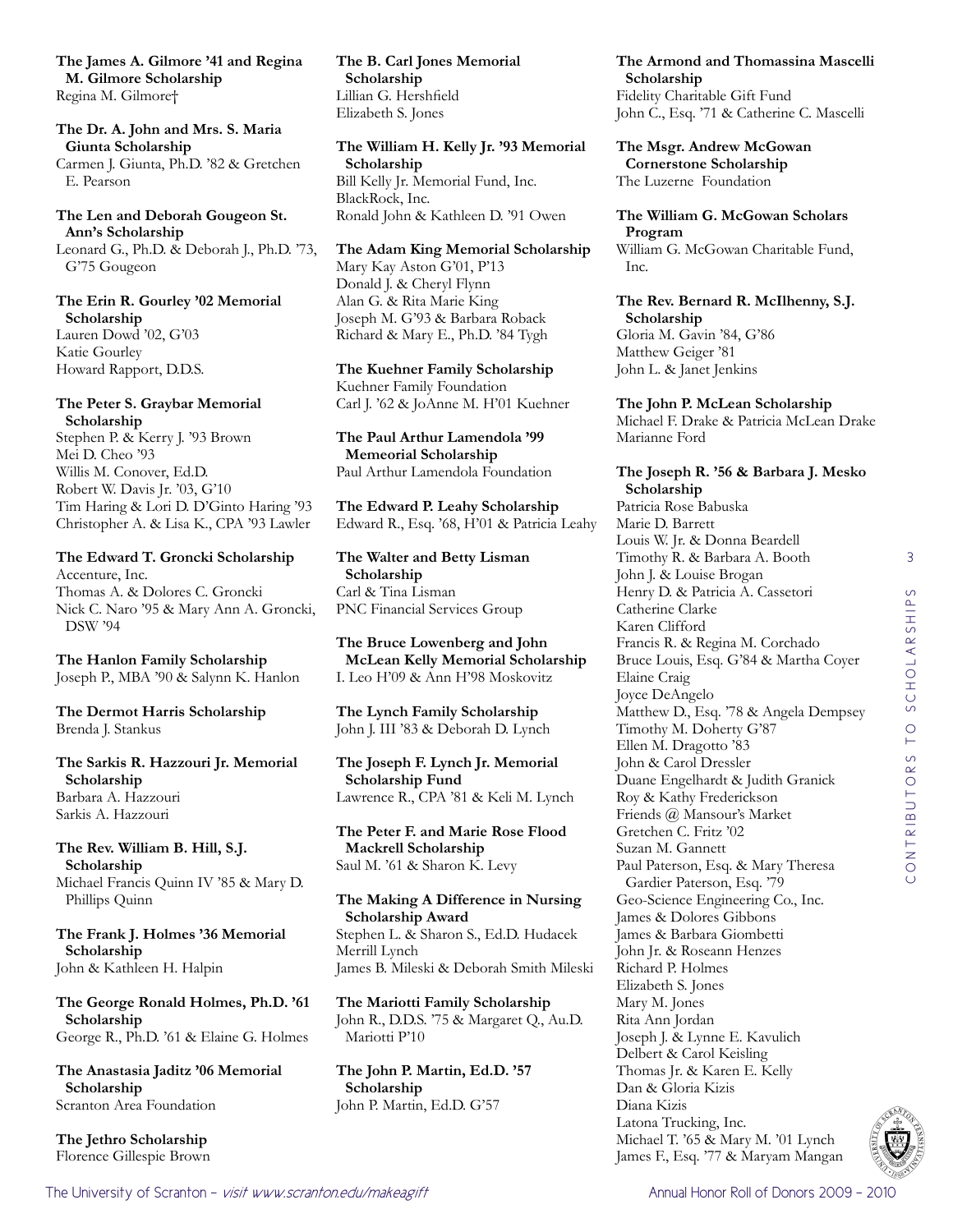Marge's Bridal Mr. & Mrs. Richard C. Marquardt David & Anne K. McQueen Mesko Glass & Mirror Co., Inc. John P. Mesko G'83 Mikael Nasle-Saraji G'79 Lynn H. Nichols Timothy P. '74, G'83 & Deborah M. O'Brien Joanne Oliveira Hon. Carlon M. O'Malley Jr. James & Kathy O'Neill Helen Pappis ParenteBeard, LLC Anthony J. Jr. & Susan Patte Bernard J. & Kathleen Povanda Gerald J. Preschutti G'76 Robert C. Williams Insurance Agency, Inc. Philip T. & Barbara A. Russo Stephen J. G'92 & Jeriann T. Sokach Vivian Uporsky Anthony Jr. & Bonnie Vitaletti

# **The Doris A. Milani Memorial Scholarship**

Paul & Sherry Lynn Forgione Frank A. Milani, M.D. '55

**The James E. Milder, M.D. '68 Memorial Scholarship** Gregory O. '69 & Judith Hare

#### **The I. Leo and Ann Moskovitz Scholarship** Eugene J. Kane Sr. '54 I. Leo H'09 & Ann H'98 Moskovitz

# **The Harry Mullin, M.D. '31 Lecture Series**

Phillip H. & Zell Rosenfelt

# **The Robert W. Munley Scholarship**

Hon. James M. '58 & Kathleen P., Ph.D. Munley

#### **The James Nasser Family Scholarship** Bridget R. McGovern '08

## **The Henry J., Sr. and Mary Nebzydoski Memorial Scholarship**

Andrew P. Nebzydoski, V.M.D. '77, P'10 & Patricia A. Morgan, V.M.D. Joseph A., V.M.D. '74, G'77 & Kerry Jo Nebzydoski Margaret A. Tomazic Wallenpaupack Vet Clinic

**The Charlotte W. Newcombe Foundation Scholarship** Charlotte W. Newcombe Foundation

**The R. Barrett Noone, M.D. '61 Scholarship** R. Barrett, M.D. '61 & Barbara A. Noone **The Northeast Chapter of the Pennsylvania Society of Public Accountants Scholarship** Northeast Chapter PSPA

**The Marian R. Oates '90 Memorial Scholarship** Kevin B. & Joan Oates

**The Margaret McGill O'Brien Memorial Scholarship** Thomas P. '86 & Denise M. O'Brien

## **The Pakistani MBA or MHA Student Fellowship**

Riaz, Ph.D. G'80 & Atiya Hussain Islamic Association of NEPA Wasique, M.D. & Annina M. Mirza Rahmat, M.D. & Farida Shah

# **The Rev. G. Donald Pantle, S.J. Scholarship**

Alan & Susan Chang Mr. & Mrs. William R. Christensen Pauline Kearney COL Zim E., USA, Ret. & Patricia P. G'76 Lawhon Charles H. & Leona S. Miller

# **Pennsylvania Higher Education Foundation Scholarships**

Pennsylvania Higher Education Foundation

## **The Christopher Jason Perfilio '95 Memorial Scholarship**

Alan R. '68 & Patricia M. Mazzei Bridget R. McGovern '08 William J. Newman, Esq. '05 Joseph A. Perfilio, D.C. '51 & Marjorie Campbell-Perfilio in memoriam devotissimam: Christopher Jason Perfilio '95 posthumously Shawn M., D.O. '96 & April Tweedt

#### **The John R. & Maureen Pesavento Scholarship** John R. & Maureen Pesavento

**The Dr. Andrew W. Plonsky '40 Scholarship** Alexander T. Plonsky '50

**The PPL Corporation Scholarship** Association of Independent Colleges & Universities

**The Ernest D. Preate Sr. Memorial Scholarship** Carlon E., CPA '70 & Patricia Preate Donald L. Sr., M.D. '63 & Sally A. Preate

**The Rev. J. J. Quinn, S.J. Scholarship** Michel & Patricia A. '81 Charouk

Frederick A. Jr., M.D. '75 & Theresa Hensley William S. '65 & Jeanne M. Maguire Maryland Province Of The Society of Jesus Joseph & Celestine Q. Trainor

#### **The William V. Rakauskas, Ed.D. '61 G'63 Memorial Scholarship**

Erie Indemnity Company Walter '64, G'71 & Anne Marie G'73 Ermolovich Marie Rakauskas Mark Rakauskas, CPA, CPCU, FLMI '87 Matthew '90 & Marisa Rinaldi, Esq. '93 Rakauskas William Rakauskas, M.D. '81 & Joyce A. Burnside, M.D. '82

#### **The Theodore Rasieleski Memorial Scholarship**

John D. '86, H'10 & Jacquelyn '89 Dionne Fidelity Charitable Gift Fund

**The Frank X. Ratchford '61 Memorial Scholarship** Edward C. & Ellen Donovan William & Patricia A. Workman

**The John Charles and Kathryn S. Redmond Foundation Scholarship** John & Kathryn Redmond Foundation

**The Evelyn M. and Katherine T. Reilly Scholarship** Katherine T. Reilly '53

**The Joseph C. Reilly Scholarship** Joseph C. Reilly

#### **The Dr. Richard A. Rendich Educational Scholarship** R. A. Rendich Education Fund Richard A. Rendich Foundation

**The Eugene P. and Mary A. Ruane Memorial Scholarship** Thomas P. Ruane, Esq. '65†

**The Robert T. Ryder Scholarship** Robert T. '46, G'64 & Florence Ryder

**The Charles V. Sabatino Sr. Scholarship** Frank C. Sabatino, Esq. '76

**The Stephen Sawyer Memorial Research Award** John Marino, Ph.D. & Danielle M. Brabazon, Ph.D. '91 Lee P. Wontroski & Mary F. Engel, Ph.D.

**The Scully Scholars Program** Edward R., Esq. '68, H'01 & Patricia Leahy



4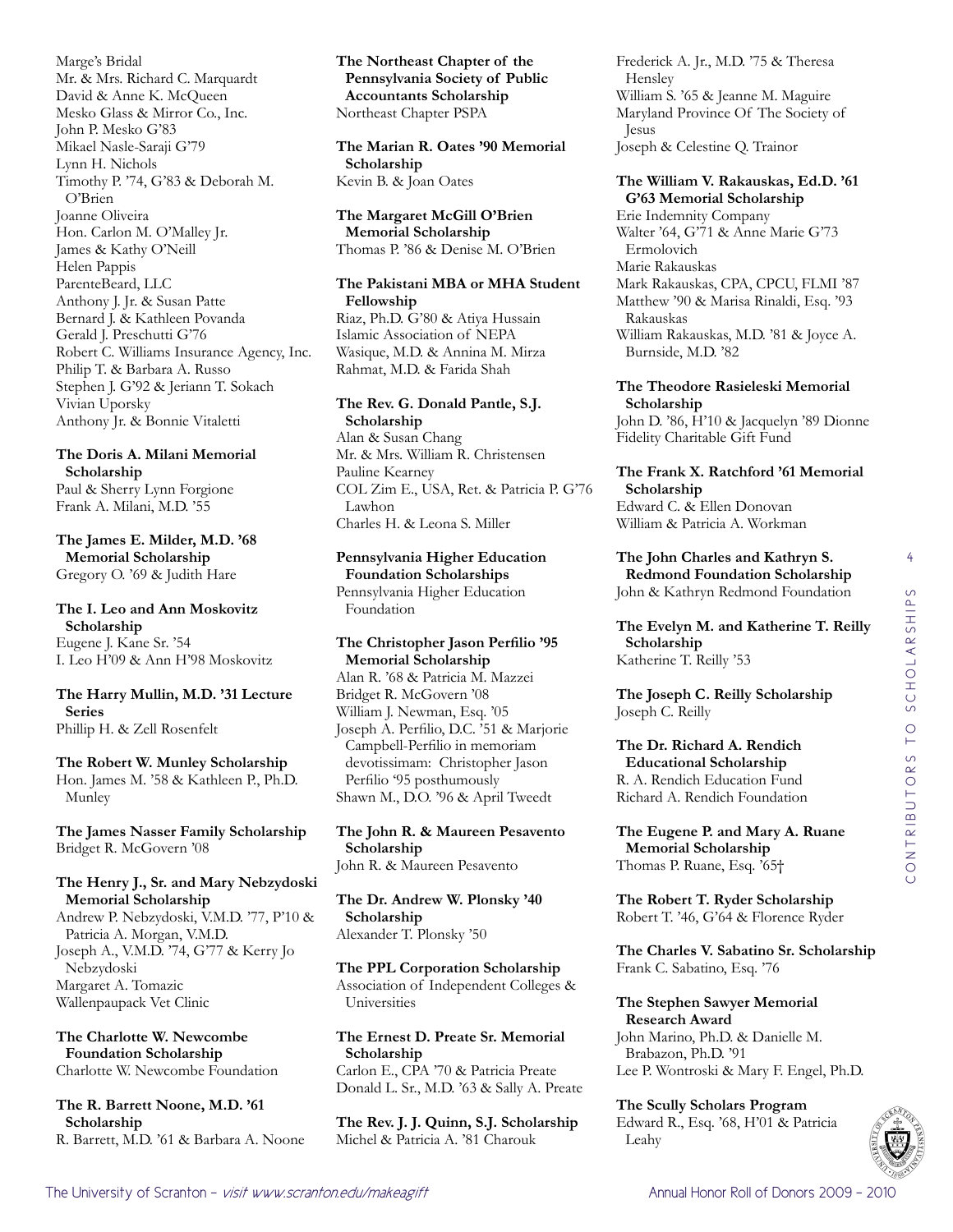**The Mary and Mariano Sebastianelli Memorial Scholarship** Joseph T., Esq. '68 & Leanne Sebastianelli

**The Matthew and Mary Pesavento Sienkiewich Scholarship** Anonymous

# **The Edward M. Skovira, M.D. '53 Memorial Scholarship**

Elizabeth Alberigi Ray A. Alberigi Harold E. Jr. '69 & Janice Anderson Henry Belin IV Charles B. & Tracy A. Byrnes Louis J. & Therese S. Ciabattoni Joseph F. Cimini, Esq. '70 Dominick A. Jr., M.D. '54 & Florence C. Cruciani Peter M., M.D. '49 & Elizabeth Favini Patricia Frasco Joseph Hiznay Moosic Lakes Club Melvin, M.D. '49 & Phyllis F. Oram Pathology Associates of N.E. PA., LTD. Raymond J. & Ann Perechinsky Peter Valtos-Builder William R., M.D. & Victoria Rate Robert J. Sarnowski, M.D. '60 Albert J. & Bernadine A. Sibio

**The Craig J. Steel '99 Scholarship** Craig J. Steel '99

**The Robert J. '58 & Joan J. Sylvester Scholarship** Robert J. '58 & Joan J. Sylvester

**The Times-Shamrock Communications Scholarship** George V., Esq. G'71 & Patricia B. Lynett

**The UNICO Scholarship** UNICO National District II

**United Parcel Service** Association of Independent Colleges & Universities

**The Guy T. Valvano '50 Memorial Scholarship** Guy T. Valvano '50† John & Mary Valvano

**The Paul L. Waleff Memorial Scholarship** Mr. & Mrs. Louis M. Waleff

**The Weis Markets Scholarship** Association of Independent Colleges & Universities

**The Thomas P. White Scholarship** Clayton S. Jr. '70, G'74 & Deborah LaCoe  G - Graduate Degree P - Current Parent H - Honorary Degree † Deceased

5